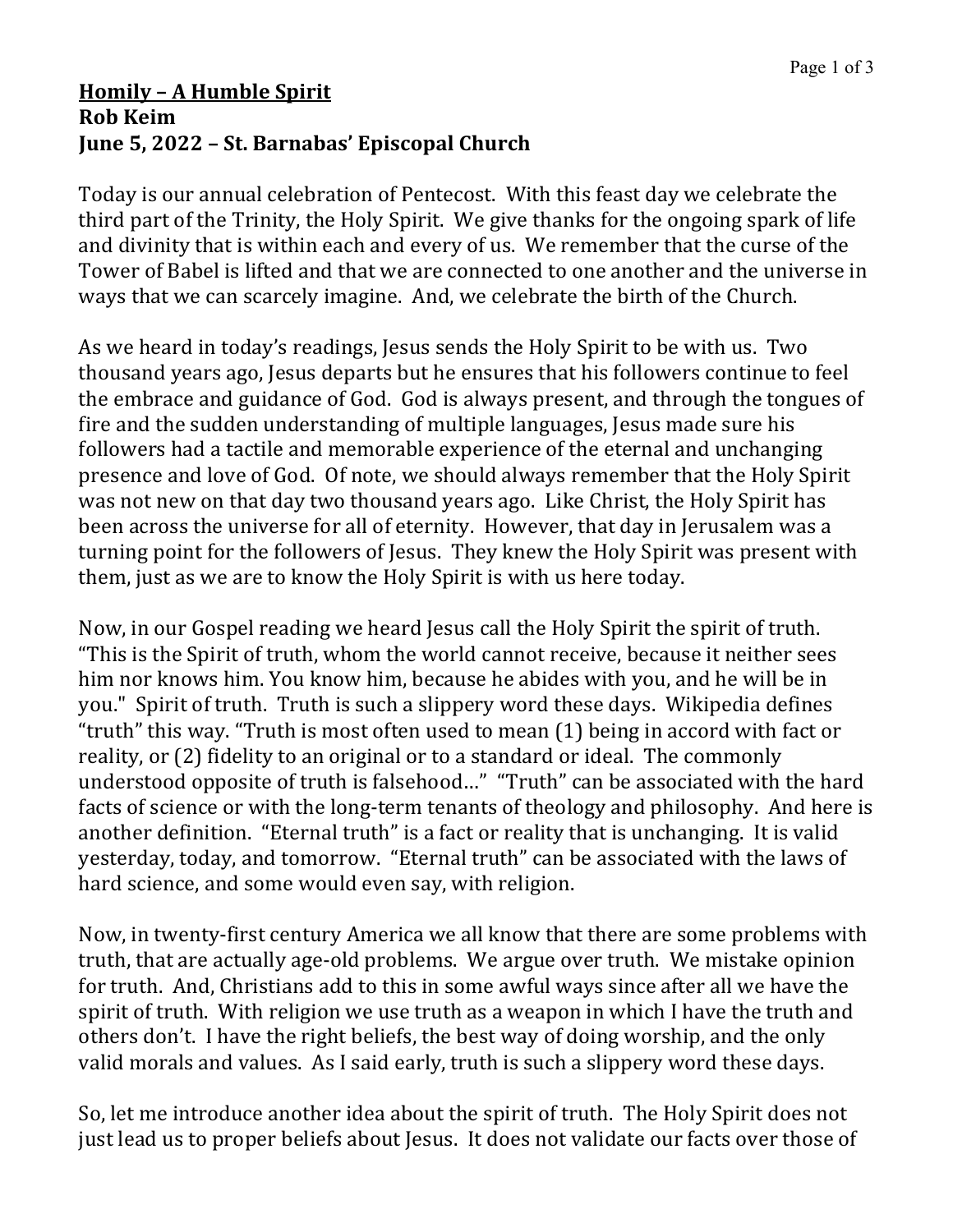others. Instead, the Holy Spirit leads to better living. Again, truth is more than facts, it is a state of being that is in alignment with God. When we live in the midst of the spirit, when we welcome the indwelling of the Holy Spirit, when we abide in the Advocate then we shift into a state of being that is in union with God, and by extension connected to the rest of creation. This truth, this state of being, is our birthright. It is a free gift from God, though we have to do the work to claim it.

And, this week I want to use the emotion of humility as the foundation for this state of being. Humility is part of the work to align ourselves with God. At first glance humility may be an odd springboard to truth, so let me show you how they are linked.

In contemporary American society, humility is seen as weakness. It is seen as having low self-regard and a sense of unworthiness. In our society, pride and self-assertion are valued, as we claw our way to the top. To that extent we are very much like the Romans of two thousand years ago. But, as we all know, Jesus had a lot to say about humility that was at odds with his society. And by extension it is also at odds with our society.

Jesus taught and modeled humbleness. He showed that there is strength and greatness in humility. Pride may seem more straightforward, for there is tension in leading a humble life – the tension of discerning how to love our neighbor as we love ourselves; the strain of how to honor the heart of another nation as we honor our own homeland; the strain of how to revere the truths of another wisdom tradition as we cherish our own inheritance; and, the struggle with how to protect the life of other species as we guard the sanctity of our own life-form.

Jesus knew this tension of leading a humble life. He was tempted to use his wisdom and his power of presence to serve himself, to lift himself up over others. But to the tempter, he says, "Away with you!" Away with the falseness of believing that I can love myself and put others down.

Living a life of humbleness leads to truth because through humility we get rid of falseness of all sorts. And, it is primarily getting rid of the false self and the mistaken belief that we have to earn God's love. God's love is freely given. That is what grace is. Grace is the unearned love that God keeps pouring out onto each and every one of us. There is nothing that we can do to increase God's love for us. And, there is nothing we can do to decrease God's love for us. God's love is always there, and we just need to lean into it.

And, God's love is all that we need. A humble person remembers that it is his or her connection to God that sustains and builds up. Even during the dark night of the soul we can lean into God for hope. John of the Cross was a sixteenth century mystic and